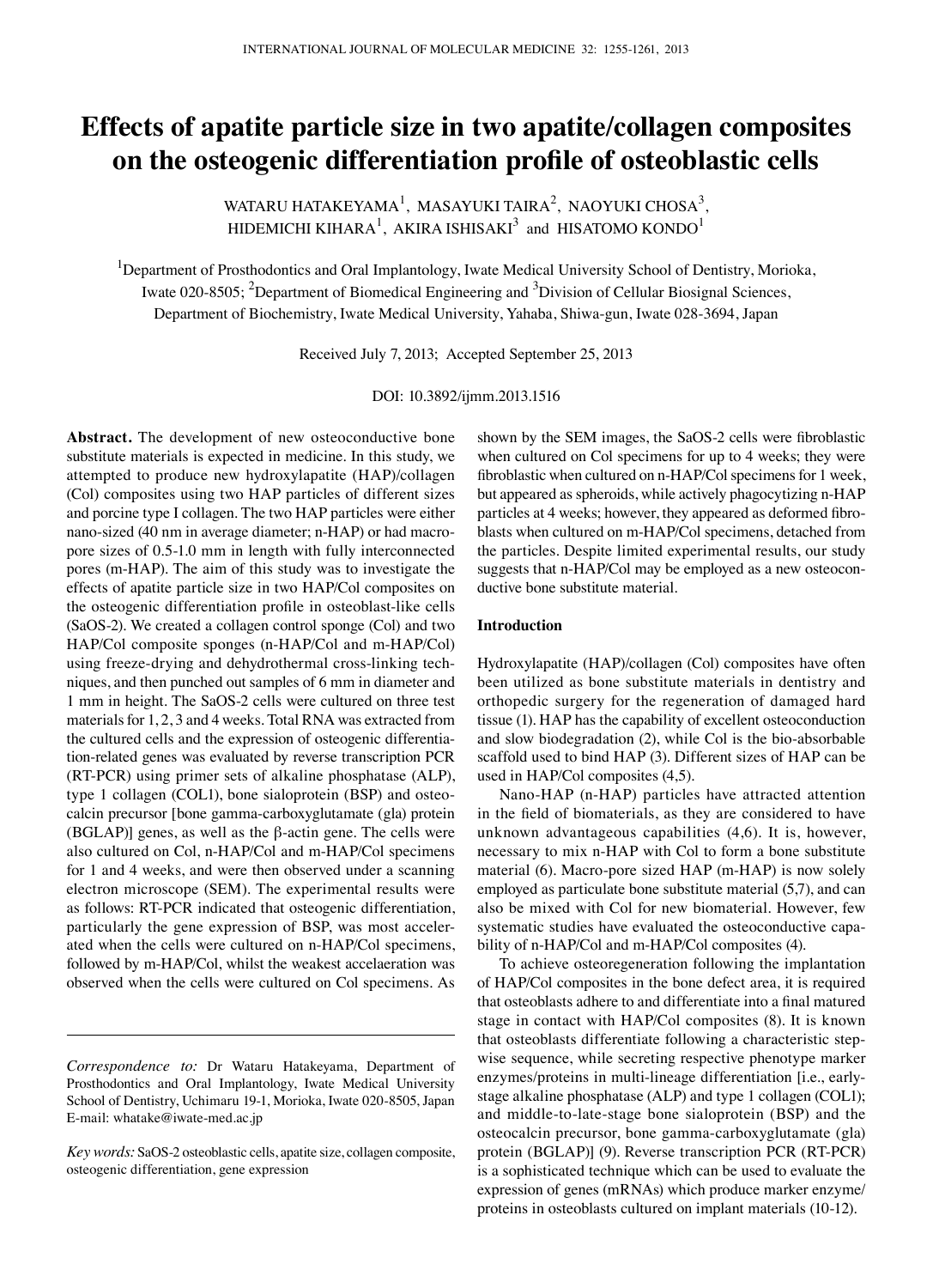The aim of the current study was, therefore, to evaluate the expression of four selected osteogenic differentiation-related genes (i.e., ALP, COL1, BSP and BGLAP) in osteoblast-like cells (SaOS-2) cultured on Col, n-HAP/Col and m-HAP/Col composites, using a world class standard RT-PCR machine in order to determine the effects of two HAP/Col composites containing different HAP particle sizes (i.e., n-HAP/Col and m-HAP/Col) on the osteogenic differentiation of osteoblasts. Furthermore, SaOS-2 cells cultured on three test materials were observed under a scanning electron microscope (SEM) in order to osberved the cellular morphological changes that occurred during the osteogenic differentiation of the SaOS-2 cells.

#### **Materials and methods**

*HAP particles.* The n-HAP particles used were monodispersed HAP ceramics with an average diameter of 40 nm (MHS-00405 type nano-SHAp; SofSera Corp., Tokyo, Japan), as previously described (13). The m-HAP particles used were novel interconnected porous HAP ceramics with a large dimension of 0.5-1 mm (DK03-001, IP-CHA; Covalent Materials Co., Tokyo, Japan), as previously described (5). Both HAP particles were of high purity, fired at >800˚C and highly crystalline, as previously described (5,13). The basic intrinsic difference between the n-HAP and m-HAP particles lied in their size.

*Preparation of HAP/Col composites.* Collagen pellets produced from porcine skin (NMP Collagen PS; Nippon Meat Packers Inc., Tokyo, Japan) (1 g) were dissolved in distilled water (28 ml) in a 50 ml polystyrene conical tube at 4˚C. The formed acidic solution was neutralized by 0.1 N NaOH solution (6.5 ml) in a disposable rectangular plastic plate (100x70x12 mm) in order to obtain a collagen gel of pH 7.5. The n-HAP or m-HAP powder (1.5 g) was then manually mixed with collagen gel using a plastic spatula. The HAP/Col composite gel was then frozen at -80˚C for 3 h, and freezedried using a freeze-drier (FD-5N; Eyela, Tokyo, Japan) for 12 h. The formed composite sponge stored in a holed stainless steel case was subsequently cross-linked by dehydrothermal treatment at 140˚C for 24 h in a vacuum drying oven (VO-300; Asone, Osaka, Japan). From the composite sponge sheet, discs 6 mm in diameter and 1 mm thickness were punched out with a hole puncher. Discs stored in exclusive pouches were sterilized by ethylene oxide gas and kept in a vacuumed desiccator before the cell culture experiments.

*Culture of SaOS-2 cells on HAP/Col composites.* Human osteoblast-like cells (SaOS-2) (RCB0428; Riken BioResource Center Cell Bank, Tsukuba, Japan) were regularly cultured in Eagle's α-modified minimum essential medium (Invitrogen, Carlsbad, CA, USA) supplemented with 10% fetal bovine serum (Cat. no. 10099-141; Invitrogen) and 2% antibiotics (penicillin-streptomycin-amphotericin; Cat. no. 5240-096; Invitrogen) in a 5%  $CO<sub>2</sub>$  incubator at 37°C. After subconfluence, the cells were collected by trypsinization with phosphate-buffered saline [PBS(-)] containing 0.08% trypsin (Cat. no. 15090-046; Invitrogen) and 0.14% EDTA (Cat. no. 15576-010; Invitrogen) and subcultured at 1:3 ratios.

Table I. Primers of the five genes used for RT-PCR.

| Genes          | Sequences                                                  |
|----------------|------------------------------------------------------------|
| $\beta$ -actin | F: TGGCACCCAGCACAATGAA<br>R: CTAAGTCATAGTCCGCCTAGAAGCA     |
| ALP            | F: GGACCATTCCCACGTCTTCAC<br>R: CCTTGTAGCCAGGCCCATTG        |
| COL1           | F: TCTAGACATGTTCAGCTTTGTGGAC<br>R: TCTGTACGCAGGTGATTGGTG   |
| <b>BSP</b>     | F: GGCCACGATTTATCTTTACAAGCA<br>R: TCACCCTCAGAGTCTTCATCTTCA |
| <b>BGLAP</b>   | F: AGGTGCAGCCTTTGTGTCCA<br>R: GGCTCCCAGCCATTGATACAG        |

ALP, alkaline phosphatase; COL1, type 1 collagen; BSP, bone sialoprotein; BGLAP, bone gamma-carboxyglutamate (gla) protein (osteocalcin precursor).

The culture of SaOS-2 cells on the Col, n-HAP/Col and m-HAP/Col specimens was carried out as follows: The SaOS-2 cells  $(1x10<sup>4</sup>)$  in 200  $\mu$ l medium were inoculated on three test materials held in wells of a 96-well polystyrene culture dish. The SaOS-2 cells on the test materials were then continuously cultured for 1, 2, 3 and 4 weeks in a 5%  $CO<sub>2</sub>$  incubator at 37°C, while the medium was changed twice each week.

*Selection of osteogenic differentiation-related genes.* As osteogenic differentiation-related phenotype markers, five genes were selected, including the β-actin gene, which was used as the control. The ALP and COL1 genes, and the BSP and BGLAP genes were used as early-stage and middle-to-late stage osteogenic differentiation phenotype markers, respectively (11). The formal nomenclatures and GenBank accession numbers (in the genetic sequence database, National Institutes of Health, Bethesda, MD, USA) (NM\_) of the five genes were as follows: β-actin, *Homo sapiens* actin, beta (ACTB), mRNA, NM 001101.3; ALP, *Homo sapiens* alkaline phosphatase, liver/ bone/kidney, transcript variant 1, mRNA, NM\_000478.3; COL1, *Homo sapiens* collagen, type I, α1 mRNA, NM\_000088.3; BSP, *Homo sapiens* integrin-binding sialoprotein, mRNA, NM\_004967.3; and BGLAP, bone gamma-carboxyglutamate (Gla) protein (osteocalcin precursor), NM\_199173.

*RT-PCR.* Total RNA was extracted from the cells using ISOGEN reagent (Nippon Gene, Tokyo, Japan). Reverse transcription was performed using the PrimeScript RT reagent kit (Takara Bio., Inc., Ohtsu, Japan). The mRNA expression levels of the five genes were determined by RT-PCR using SYBR Premix Ex *Taq* II (Takara Bio, Inc.) and the Thermal Cycler Dice Real Time System TP8000 (Takara Bio, Inc.) and five primers (Table I) designed by the Perfect Real Time support system (Takara Bio, Inc.). The primer set for BGLAP was specifically created upon our request, while those for the other four genes were ready-made in the support system (Takara Bio, Inc.). For each test run, cDNA derived from 50 ng total RNA was used. After an initial denaturation at 95˚C for 30 sec, a twostep cycle procedure was used (denaturation at 95˚C for 5 sec,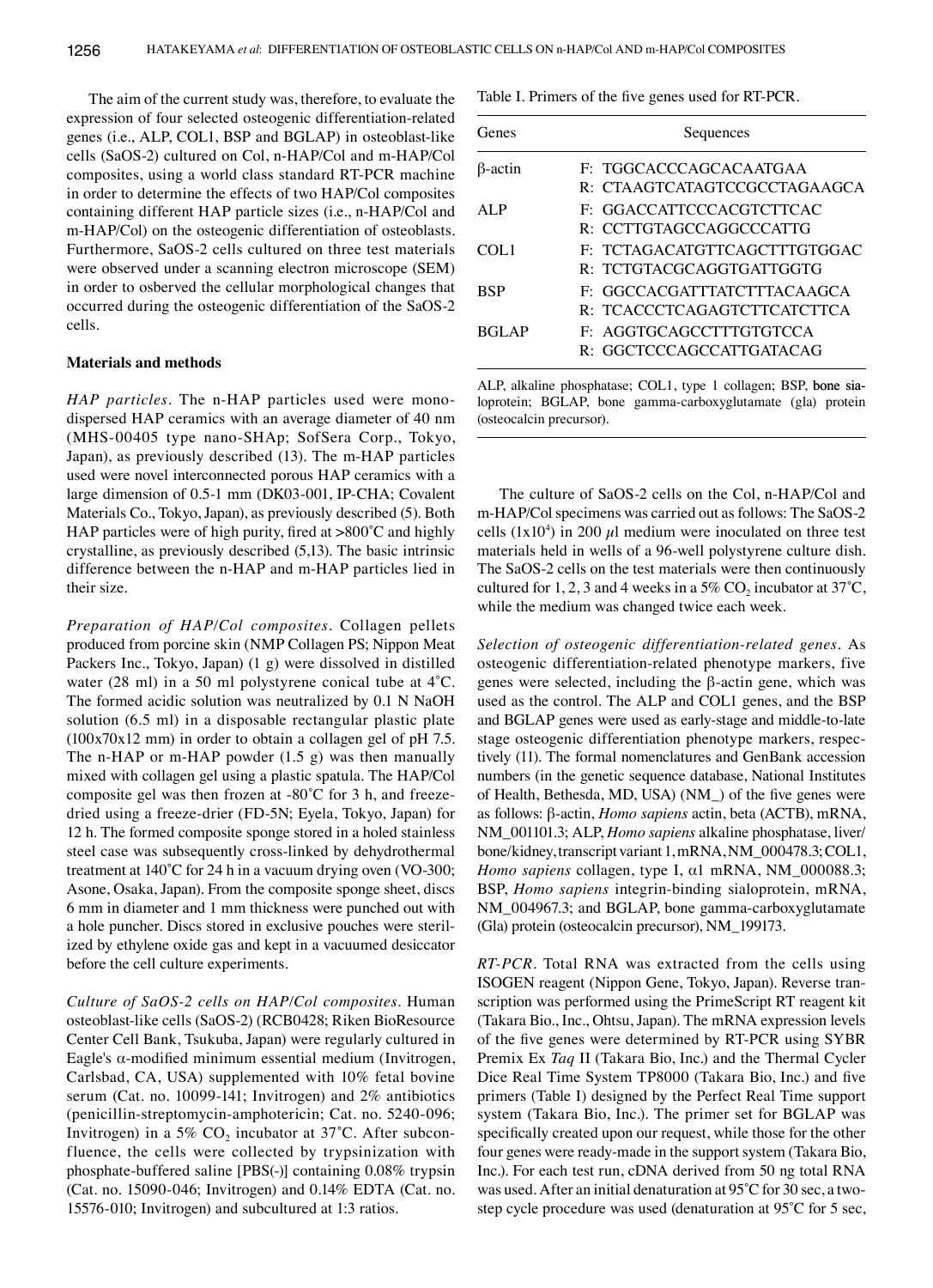

Figure 1. Expression of the alkaline phosphatase (ALP) gene in osteoblast-like cells (SaOS-2) cells cultured on collagen (Col), nano-sized hydroxylapatite (nHAP)/Col and macro-pore sized hydroxylapatite (m-HAP)/Col composites for 1, 2, 3 and 4 weeks (\* p<0.05). The expression levels of the ALP gene in the SaOS-2 cells cultured on Col were greater than those of the control, but remained quasi-constant for up to 4 weeks. At 1 and 2 weeks, culture on n-HAP/Col markedly upregulated the expression of the ALP gene in the SaOS-2 cells compared with culture on Col and m-HAP/Col (p<0.05), and the expression levels of the ALP gene in the cells cultured on m-HAP/Col and Col were similarly lower. Thus, n-HAP/Col solely had the ability to rapidly induce early-stage osteogenic differentiation characterized by the expression of the ALP gene. At 3 and 4 weeks, the expression of the ALP gene in the cells cultured on n-HAP/Col tended to still be higher, followed by m-HAP/Col, while cells cultured on Col tended to have the weakest expression of ALP. These results demonstrate that n-HAP/Col has the ability to induce the early-stage osteogenic differentiation of SaOS-2 cells at 3 and 4 weeks, whilst the osteogenic differentiation of cells cultured on m-HAP/Col virtually only began at 3 weeks. W, week.

annealing and extension at 60˚C for 30 sec) for 40 cycles. Gene expression levels were normalized according to the expression level of the β-actin gene. Relative amounts (RQ values) of each mRNA in each sample were calculated using the ΔΔCt method. The gene expression analyses were duplicated. To ensure reproducibility, each sample was analyzed in triplicate. Data are presented as the means ± standard deviation.

*Statistical analysis.* Statistical analysis was carried out using the Student's t-test and a value of  $\alpha$ =0.05 was considered to indicate a statistically significant difference.

*Observations of SaOS-2 cells cultured on HAP/Col composites with SEM.* SaOS-2 cells cultured on Col, n-HAP/Col and m-HAP/Col specimens for 1 and 4 weeks were freeze-dried at room temperature for 1 h, following fixation in 2.5% glutaraldehyde solution, fixation in 1% osmium solution, dehydration in graded alcohols, infiltration by t-butyl alcohol and freezing at 0˚C for 12 h. The cells cultured on the three test materials were then observed under an SEM (S-2300; Hitachi, Ibaragi, Japan).

## **Results**

## *RT-PCR*

*Early-stage osteogenic differentiation marker genes (ALP and COL1).* The expression of the ALP gene clearly distinguished



Figure 2. Expression of the type 1 collagen (COL1) gene in osteoblast-like cells (SaOS-2) cells cultured on collagen (Col), nano-sized hydroxylapatite (nHAP)/Col and macro-pore sized hydroxylapatite (m-HAP)/Col composites for 1, 2, 3 and 4 weeks (\* p<0.05). The expression levels of the COL1 gene in cells cultured on Col were greater than those of the control, but remained quasi-constant for up to 4 weeks. At 1 and 2 weeks, the relative expression levels of the COL1 gene in SaOS-2 cells cultured on Col, n-HAP/Col and m-HAP/Col composites were all analogous to each other (approximately 1.9). It can be pointed out that at 1 and 2 weeks, both n-HAP/Col and m-HAP/ Col composites had little effect on the upregulation of another early stage osteogenic differentiation marker, the COL1 gene. However, at 3 and 4 weeks, the expression levels of the COL1 gene in cells cultured on n-HAP/Col were significantly higher than those of cells cultured on Col (p<0.05), while those of cells cultured on m-HAP/Col tended to exceed those of cells cultured on Col. These results indicated that both n-HAP/Col and m-HAP/Col accelerated early-stage osteogenic differentiation characterized by the expression of the COL1 gene at 3 and 4 weeks. W, week.

the early-stage osteogenic differentiation of the SaOS-2 cells cultured on the three test materials. The n-HAP particles in the n-HAP/Col composite rapidly (from 1 week) and continuously (over a period of 4 weeks) accelerated early-stage osteogenic differentiation characterized by the expression of the ALP gene, compared with the m-HAP particles in the m-HAP/Col composite and Col (Fig. 1).

On the other hand, at 1 and 2 weeks, the expression of the COL1 gene did not clearly display the difference in the osteogenic differentiation of the cells cultured on the three test materials. At 3 and 4 weeks, however, the SaOS-2 cells cultured on the n-HAP/Col and m-HAP/Col specimens were larger than those cultured on Col specimens with similar magnitude (Fig. 2).

*Middle-to-late stage osteogenic differentiation marker (BSP and BGLAP) genes.* The expression of the BSP gene was the most sensitive indicator of osteogenic differentiation of SaOS-2 cells cultured on the three test samples. The n-HAP particles in the n-HAP/Col composite significantly accelerated middle-to-late stage osteogenic differentiation, characterized by the expression of the BSP gene; this by far exceeded the osteogenic differentiation induced by culture on m-HAP/Col and Col specimens (p<0.05) (Fig. 3). It was observed that the m-HAP particles in the m-HAP/Col composite also had the capability to accelerate the said differentiation; however, the levels were decreased by >2-fold compared with those induced by n-HAP/Col.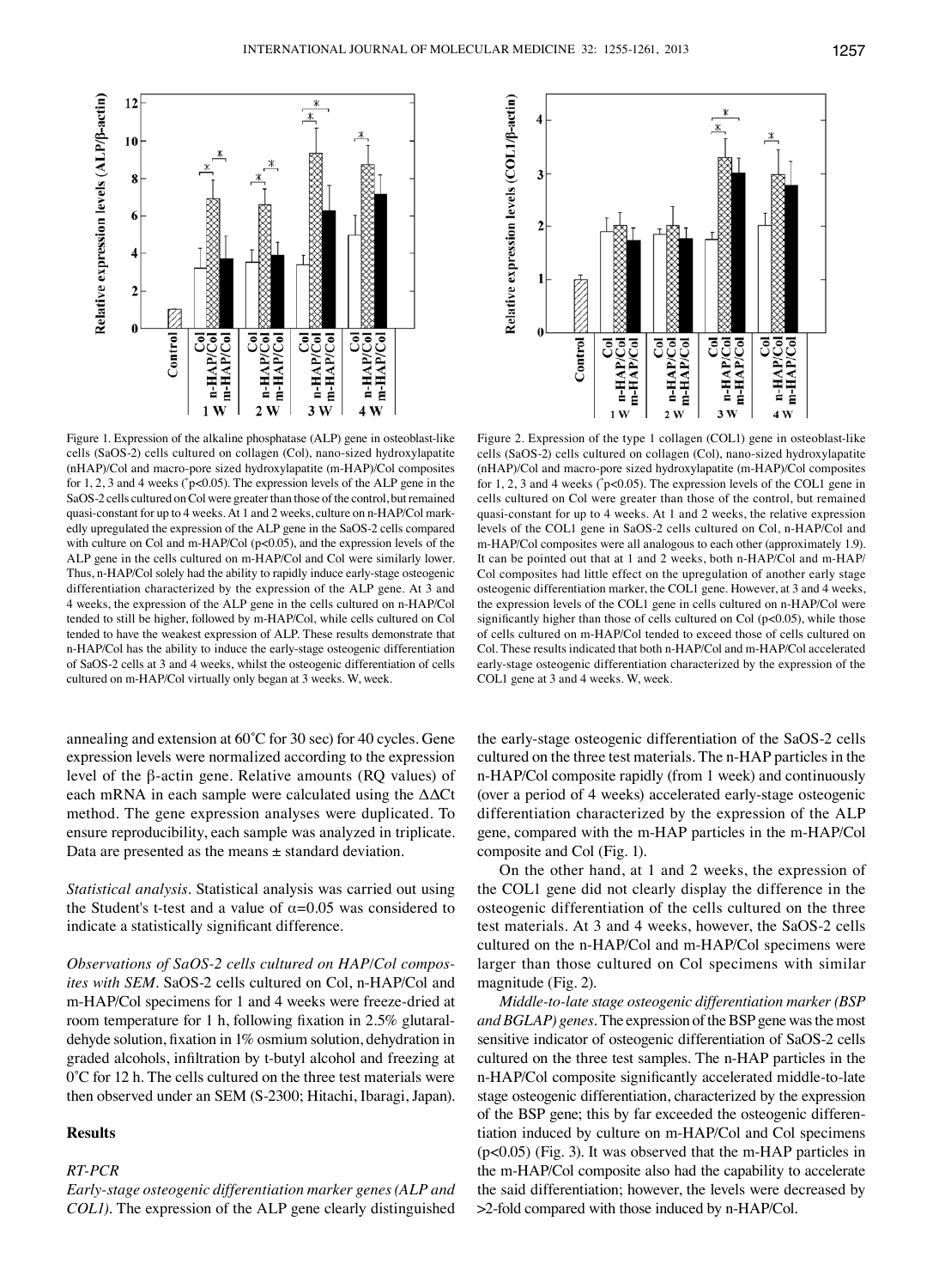

Figure 3. Expression of the bone sialoprotein (BSP) gene in osteoblast-like cells (SaOS-2) cells cultured on collagen (Col), nano-sized hydroxylapatite (nHAP)/Col and macro-pore sized hydroxylapatite (m-HAP)/Col composites for 1, 2, 3 and 4 weeks (\* p<0.05). The expression levels of the BSP gene in the SaOS-2 cells cultured on Col were greater than those of the control, and gradually increased with incrementing the culture period up to 4 weeks. The expression levels of the BSP gene in the cells cultured on n-HAP/Col and m-HAP/Col also increased. It should be noted that the expression of the BSP gene in the cells cultured on n-HAP/Col was predominantly the greatest, followed by that in cells cultured on m-HAP/Col, while the cells cultuerd on Col had the weakest expression. It was demonstrated that n-HAP particles in the n-HAP/Col composite had the ability to accelerate middleto-late stage osteogenic differentiation characterized by the expression of the BSP gene. It was confirmed that m-HAP/Col had limited capability to accelerate middle-to-late stage osteogenic differentiation, compared with n-HAP/Col. W, week.

At 1 and 2 weeks, the expression levels of the BGLAP gene in the SaOS-2 cells cultured on n-HAP/Col specimens were higher than those of cells cultured on m-HAP/Col and Col specimens ( $p<0.05$ ), indicating that the n-HAP particles in the n-HAP/Col composites had the ability to rapidly induce latestage osteogenic differentiation. At 3 and 4 weeks, however, the expression levels of the BGLAP gene in the cells cultured on the three test materials did not differ significantly, ranging between values of 6 to 7.5 (Fig. 4).

## *SEM observations*

*Col.* Col was a scaffold, on which the osteoblasts adhered and spread as fibroblasts. At 1 week, the SaOS-2 cells well covered the Col surfaces. At 4 weeks, the cells remained as fibroblasts with spherical particles (Fig. 5).

*n-HAP/Col.* n-HAP caused the SaOS-2 cells to significantly change their shape as time progressed. At 1 week, the cells preferentially covered and spread over the agglomerated n-HAP particles in the n-HAP/Col composite as fibroblasts. At 4 weeks, however, the cells seemed to move widely and appeared as spheroids which actively phagocytized the n-HAP particles in the composite, while extending many projections (Fig. 6). This positively affected the osteogenic differentiation of the cells.

*m-HAP/Col.* Following culture for 1 week on the m-HAP/ Col composite containing the m-HAP particles, it was rela-



Figure 4. Expression of the bone gamma-carboxyglutamate (gla) protein (BGLAP) gene (osteocalcin precursor) in osteoblast-like cells (SaOS-2) cells cultured on collagen (Col), nano-sized hydroxylapatite (nHAP)/Col and macro-pore sized hydroxylapatite (m-HAP)/Col composites for 1, 2, 3 and 4 weeks (\* p<0.05). The expression levels of the BGLAP gene in SaOS-2 cells cultured on Col were greater than those of the control, and gradually increased for up to 4 weeks. The expression of the BGLAP gene in the cells cultured on n-HAP/Col and m-HAP/Col slightly increased with time for up to 3 weeks, but slightly decreased at week 3 to 4. At 1 and 2 weeks, culture on n-HAP/Col markedly upregulated the expression of the BGLAP gene in SaOS-2 cells, compared with culture on Col and m-HAP/Col (p<0.05). It can be stated that n-HAP/Col solely had the ability to accelerate late-stage osteogenic differentiation from the beginning (at 1 week). At 3 and 4 weeks, the expression of the BGLAP gene in cells cultured on Col, n-HAP/Col and m-HAP/Col increased, but it became difficult to rank the ability to induce late-stage osteogenic differentiation among the three test samples. W, week.

tively difficult for the fibroblastic SaOS-2 cells to adhere to the sponge and spread over. At 4 weeks, the cells appeared as deformed fibroblasts, detached from the m-HAP particles (Fig. 7).

## **Discussion**

SaOS-2 cells are used as a standard cell model of osteoblasts (14). We have already reported that the osteogenic differentiation of SaOS-2 cells was more accelerated following culture on an apatite-coated titanium plate surface than on a titanium plate, indicated by gene expression analyses using SaOS-2 cells (15). As SaOS-2 cells are originally found during early-stage osteogenic differentiation (i.e., ALP-positive cells), it was considered easy to evaluate the effects of materials and chemicals on the osteogenic differentiation of SaOS-2 cells at later stages.

It became clear from the results obtained that as marker genes, the ALP (Fig. 1) and BSP (Fig. 3) genes were excellent indicators of osteogenic differentiation, while the COL1 (Fig. 2) and BGLAP (Fig. 4) genes were ambiguous. It was emphasized that the BSP gene was the most outstanding indicator of the (middle-to-late stage) osteogenic differentiation of SaOS-2 cells cultured on HAP/Col composites (Fig. 3). We also examined the expression levels of a middle-stage marker, the opteopontin (SPP1) gene, in the cells cultured on three test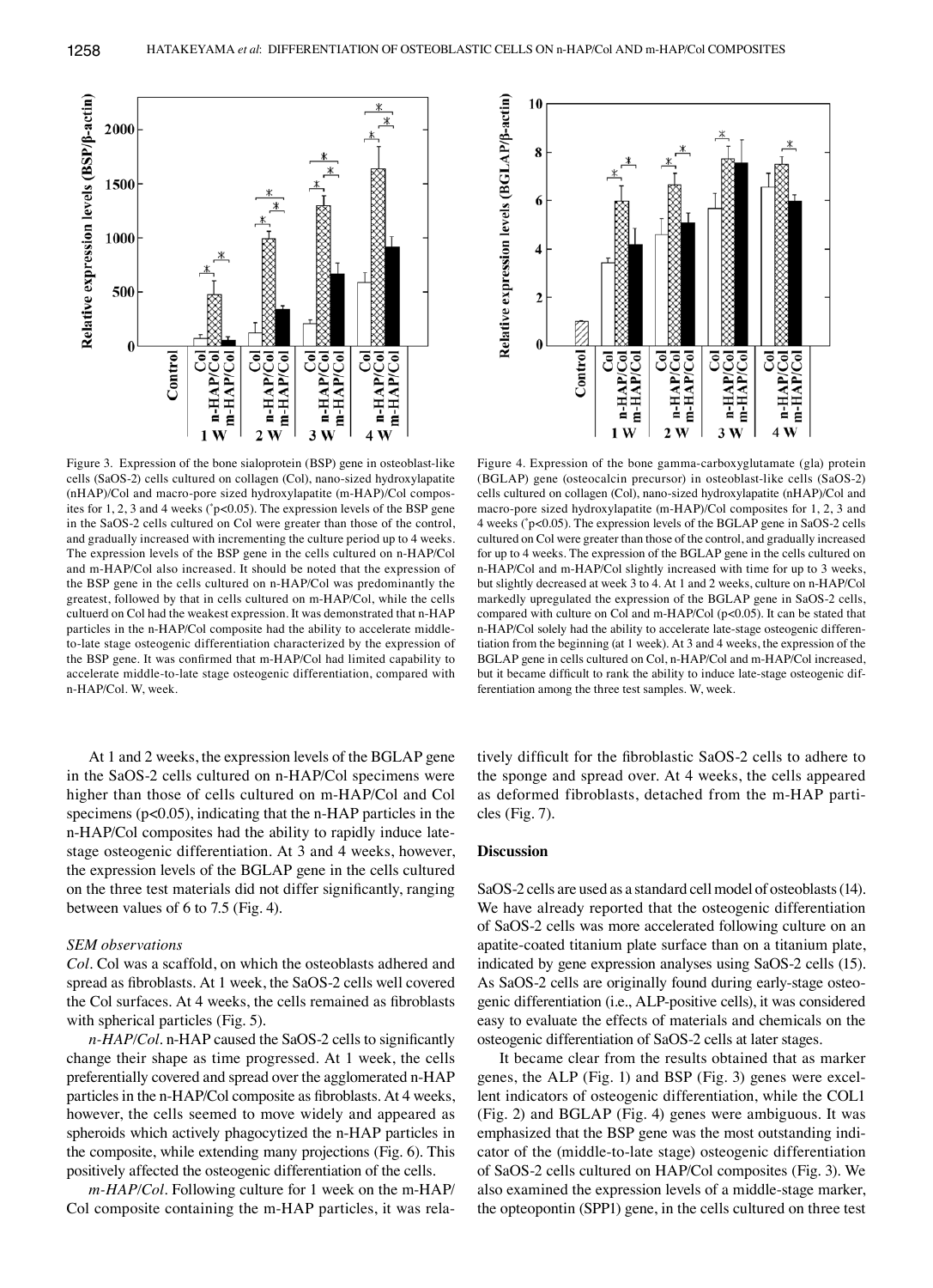

Figure 5. SEM images of osteoblast-like cells (SaOS-2) cells cultured on collagen (Col) composites for 1 and 4 weeks. At 1 week, the cells well adhered to and spread on the surfaces of Col, while extending the cellular process. At 4 weeks, the cells covered the surfaces of Col, occupying an area similar to that at 1 week, while losing the cellular process. Round particulates co-existed. The cells cultured on Col were fibroblastic for up to 4 weeks. W, week.



Figure 6. SEM images of osteoblast-like cells (SaOS-2) cells cultured on nano-sized hydroxylapatite (nHAP)/collagen (Col) composites for 1 and 4 weeks. At 1 week, the cells well adhered to and spread on the surfaces of agglomerated n-HAP particles, and appeared as fibroblasts. At 4 weeks, the cells actively phagocytized the n-HAP particles, while extending many cellular projections, and appeared as spheroids. W, week.

materials, but were unable to determine the systematic effects of the materials on osteogenic differentiation. The reason for these phenomena is unclear, and is still under evaluation.

It should also be noted that higher levels of differentiation of the SaOS-2 cells were observed when the cells were cultured on three-dimensional Col compared with those cultured (control)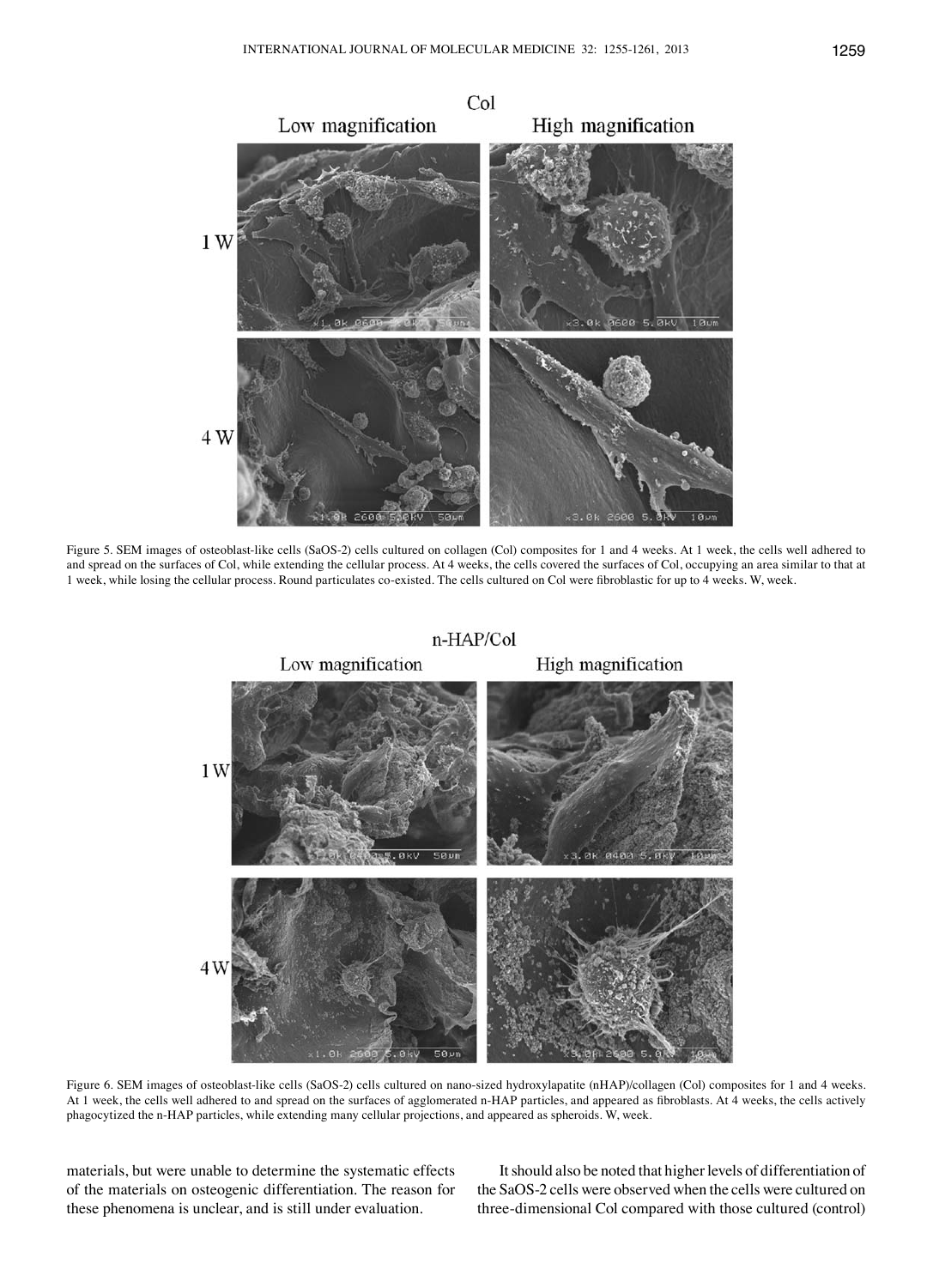

Figure 7. SEM images of osteoblasts-like cells (SaOS-2) cells cultured on macro-pore sized hydroxylapatite (m-HAP)/collagen (Col) composites for 1 and 4 weeks. At 1 week, the cells adhered to and had limited contact with the surfaces of m-HAP particle while maintaining the fibroblastic shape. At 4 weeks, the cells were isolated and appeared as deformed fibroblasts that resembled a sea cucumber. W, week.

on a two-dimensional polystyrene culture dish (Figs. 1-4). It appeared that Col provided three-dimensional space, allowing the SaOS-2 cells to have more intercellular connections, and also benefitting the acceleration of osteogenic differentiation (16).

The experimental results demonstrated that culture on n-HAP/Col composites significantly accelerated the osteogenic differentiation of SaOS-2 cells, followed by culture on m-HAP/Col composites; the lowest acceleration rate was observed with culture on Col composites. We considered that the reasons underlying these phenomena are the following:

n-HAP particles in the n-HAP/Col composite existed in an agglomerated state with a size of approximately 50  $\mu$ m and were loosely bound (Fig. 6). It was observed that the SaOS-2 cells cultured for 1 week well adhered to and spread over the agglomerated n-HAP particles as fibroblasts (Fig. 6). It has been reported that several proteins, including cellular adhesion proteins (e.g., fibronectin) are abundantly and preferentially absorbed on n-HAP particles (17). These proteins may facilitate good adhesion and the movement of SaOS-2 cells. It was also observed that the SaOS-2 cells cultured for 4 weeks were isolated and became spheroids. These cells may have moved and actively phagocytized the n-HAP particles, while extending many projections (Fig. 6). Similar phagocytosis activity of osteoblasts has been reported by other studies (18). It can be hypothesized that the intracellular digestion of n-HAP particles may accelerate the osteogenic differentiation of SaOS-2 cells (4,18), partly due to the supply of calcium and phosphate ions (19), and the activation of cell signaling pathways (e.g., the MAPK pathway) (20). However, it should be noted that the digestion of n-HAP particles may cause the apoptosis of cells and the secretion of inflammatory cytokines by cells due to the production of reactive oxide species (ROS) (21,22). It may be necessary to balance the positive and negative effects of n-HAP particles by adjusting the quantities of n-HAP particles in n-HAP/Col composites. The use of the most well-balanced n-HAP/Col composite may lead to the development of a novel osteoconductive bone substitute material with rapid effects, which may significantly contribute to the treatment of patients with damaged or lost hard tissue in dental and orthopedic surgeries. Future uses of n-HAP particles in medicine may include the use of agents to release anti-microbial chemicals (23), DNA-transfection vectors (24) and biomaterial to induce angiogenesis at sites of ischemia (25).

m-HAP particles have gained a good reputation as particulate bone substitute materials in orthopedic surgery (5). These much larger HAP particles may play a different role in bone-rehabilitation in bone-defect areas. It has been reported that m-HAP particles effectively facilitate bone remodeling induced by osteoclasts and osteoblasts (5). Osteoclasts may be attracted to and mature on the surfaces of m-HAP particles *in vivo*, leading to the partial dissolution of m-HAP particles. Simultaneously, nearby osteoblasts are activated and new bone formation follows (26). In the cell culture condition using osteoblasts, bone-remodeling conditions are lacking. Large m-HAP particles cannot be digested by osteoblastic SaOS-2 cells. The more hydrophobic and less protein absorbed surfaces of m-HAP particles in the m-HAP/Col composite (27) may detach the SaOS-2 cells with time, rendering strange morphological changes, as observed in our study (Fig. 7). As a result, the osteogenic differentiation of SaOS-2 cells cultured on